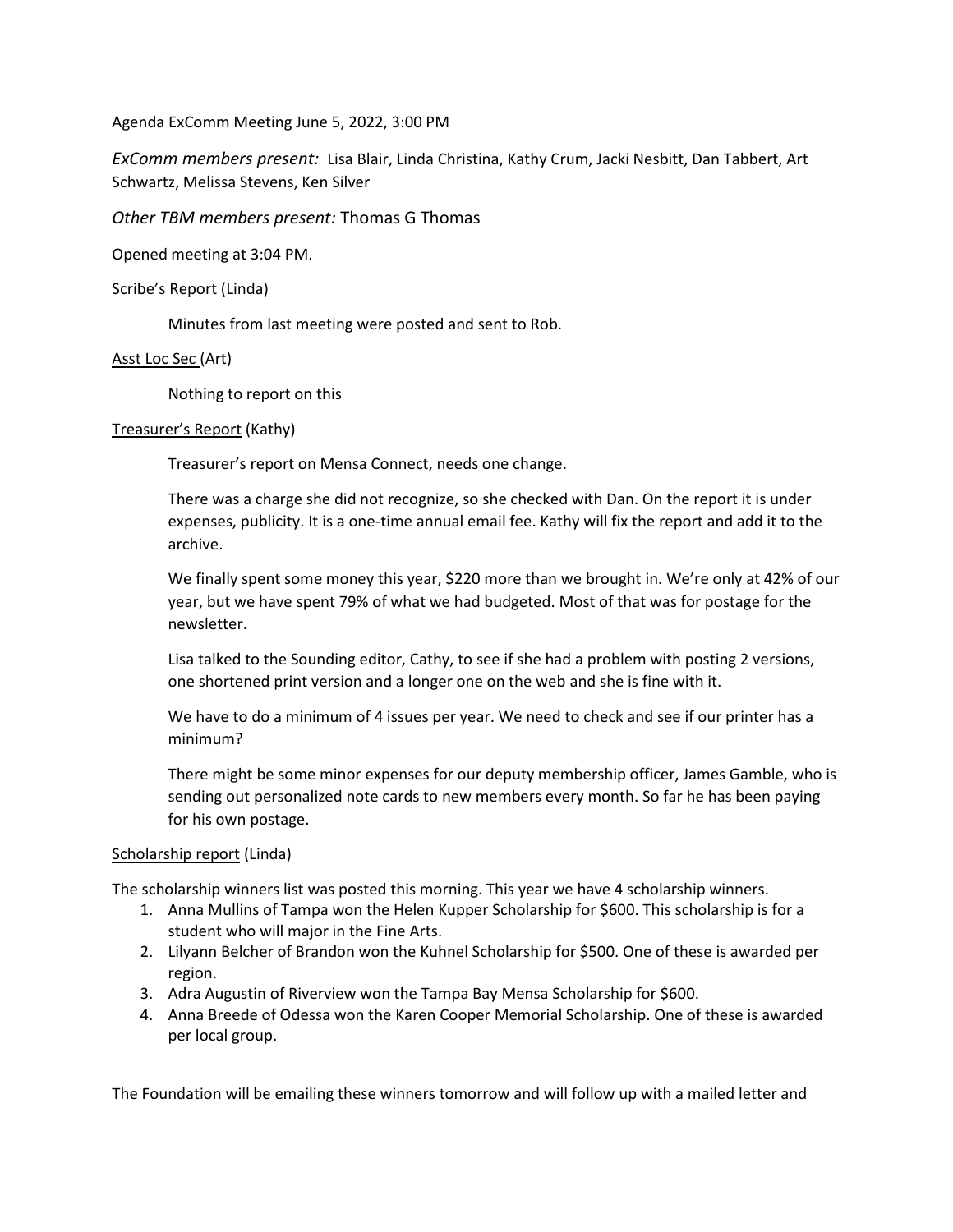### certificate.

Now that I have results, I will purchase the Amazon gift cards and send them with a personalized thank you note to each of our judges.

I am personally grateful to everyone who participated this year.

### Program Officer (Ken) –

We had a few events, like the Escape Room. It was a fun event with plenty of great people.

Ken hasn't gotten any new suggestions or requests.

He would like to start hosting new member parties. He would provide a dinner. Since we have a policy in place to reimburse individuals who host something \$4 per person, that will pay for the food and drink.

Jackie had the pool-playing event. Thomas got a few pictures, which he will send to Cathy.

The Summer Social location is an indoor location at Eckerd College

Timing: Early August. We will check with the host, Tom Hancock, to confirm the time. Tom was also considering doing a weekly dinner.

We did our Annual Meeting at the picnic in February.

2 young adult coordinators are supposed to be doing a Trivia event in June.

More pop-up events may be successful. There were 8 people who showed up to Jackie's event.

Lisa will work with Ken to email the invites.

#### Membership Report (Art) –

We currently have 597 members, which is a little down. Now that things are picking up again maybe we can get some new members. It's only 2 members less than this time last year. We want to send a message to the lapsed members. Art will make a first draft. We have to hit the right points, list every reason we can think of to get them to re-join.

What is most effective is personal contact. Leave a voicemail, in addition to the email, if the lapsed member doesn't answer their phones. Art will check out the report to see how many letters we would have to send. 10 members who were members > 25 years lapsed. We would want to reach out to them personally to see if there was any specific feedback. In many of those cases, they just forget to renew.

We should try to find out if any are deceased and possibly even to offer them an obituary in the Sounding.

In the past, Lisa has sent out a survey to those lapsed members.

National also contacts lapsed members, but we don't know what National's message. Lisa will reach out to Becky to find out.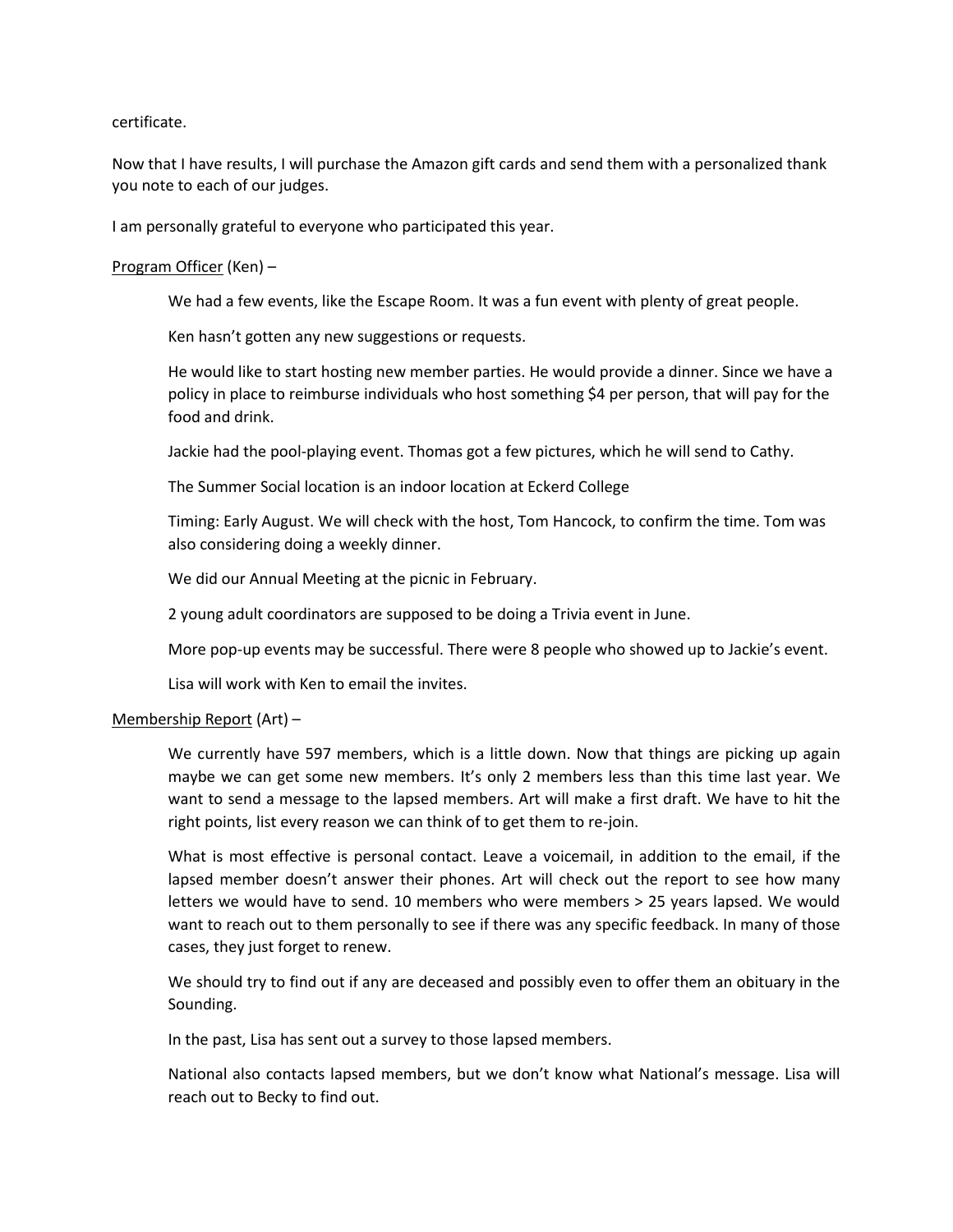Testing Coordinator (Lisa) –

Started really well at the beginning of the year, but it has sort of petered out as the year went on partly due to locations no longer available. Next location may be Safety Harbor.

June 18 and 19 are out for Art, July the week beginning the  $11^{th}$ , week of the 4<sup>th</sup> is AG, so both of those weeks are out.

Thomas has a place in Pasco and we need to find out their available dates.

o Need New Tampa Testing Site

# Publicity (Open Position)

# Community Outreach (Lisa) –

We do have a team for Miles for Moffitt. Rate to register goes up from \$25 June 15<sup>th</sup>. Kids 10 and under if \$15 right now. After June 15<sup>th</sup> it will be It's on the event in Facebook. We'll be walking Bayshore. It's 3 miles.

Mensa Cares t-shirts may not be available any more.

Lisa needs to follow up with Feeding Tampa Bay.

### Loc Sec Report (Lisa) –

Already covered.

#### Social Media (Jacki) –

We got a message that the Facebook link wasn't working. There was an update on Facebook. Events have moved if you use your phone. If you use a computer you can see the Events.

Two requests are still pending. One is the parent request for a minor prospect who is not yet a member. Jacki will let her know that National still doesn't show her child as a member. As soon as they update their status, please reapply.

Jacki will continue to use the Facebook page to put her pop-up events.

### Webmaster – Dan Tabbert

Tampa Bay website has been pretty stable. Not much to report.

#### Gifted Youth (Melissa) –

Melissa is looking at doing a July event for the kids at the Aquarium. She has contacted the Aquarium for a group discount.

#### Calendar (Melissa)

The calendar Is working for Melissa.

New Business - RG Cruise – There are quite a few advantages to doing the cruise. Unfortunately, the price has climbed up to \$420 per person due to taxes and gratuities. Carnival, shorter cruise, is 325